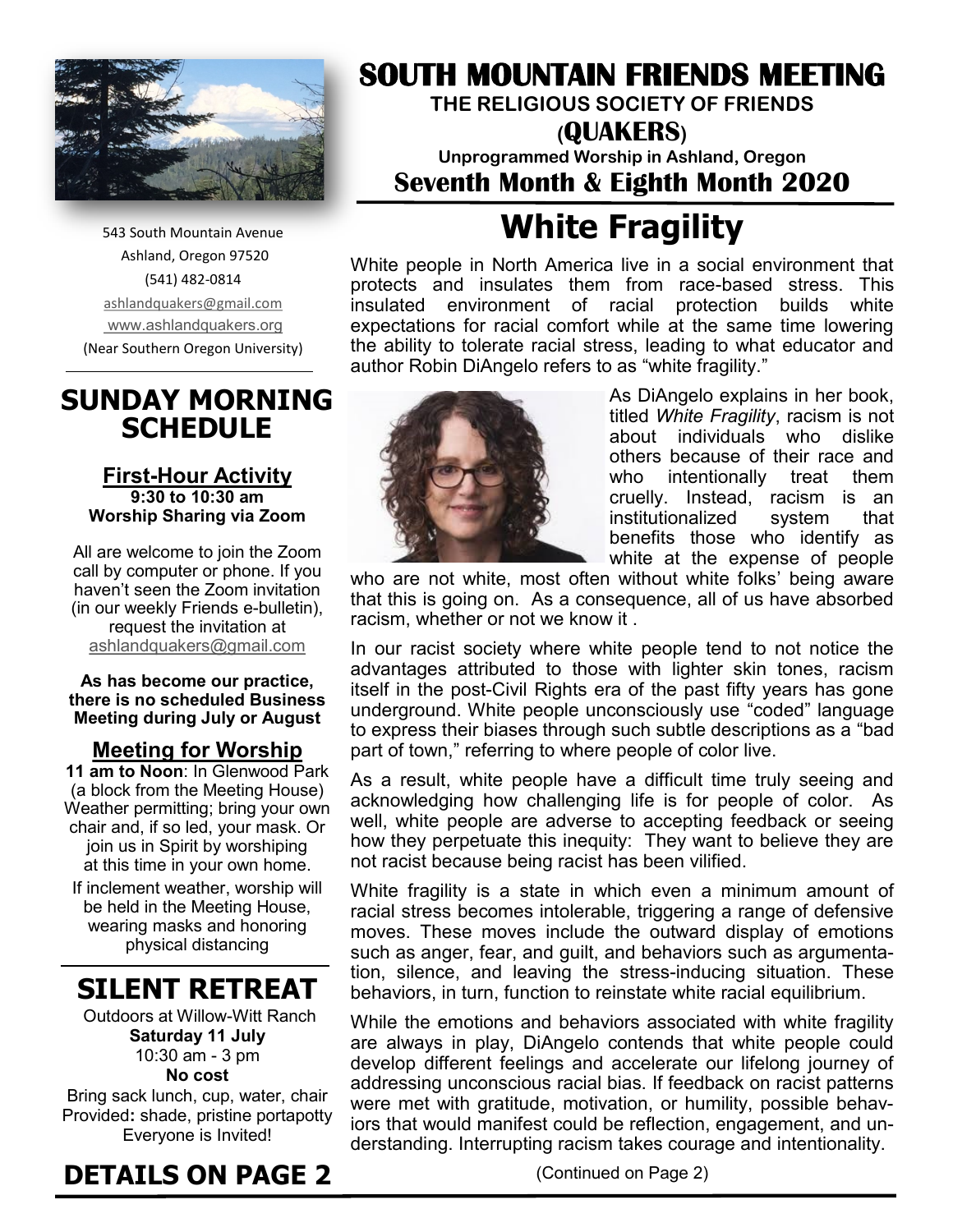## **White Fragility (Continued from Page 1)**

DiAngelo emphasizes that "we [white people] will never interrupt [racism] if we remain comfortable. If we accept that racism is always operating, the question becomes not *Is racism taking place?* but rather *How is racism taking place in this specific context?* Such awareness changes how we think about our lives and our actions."

A number of South Mountain Friends have read DiAngelo's words and found them inspirational, as the following voices exemplify:

Alex Reid experienced an aha moment when reading DiAngelo's suggestion that white people need to recognize that we are all on a continuum and to abandon the false binary of good/bad in describing who is and who isn't a racist. "After a lifetime as a white liberal, looking down on those I considered racist and feeling outraged on behalf of those who had to suffer their abuse, I now recognize that this problem is not only their problem but also my problem, a problem for everyone in our racist system, one that we need to address and rectify together."

Valeria Breiten was moved by DiAngelo's recommendation to use the action term of anti-racism for doing something about the problems and ally for inactive support. "Now I want to be anti-racist, to not only educate myself more, but also to find an avenue of activity that I could engage in which would make a positive difference in the life experiences of people of color. I recognize I have been very isolated, living in predominantly white areas, attending white schools, and so I need to tread

carefully, because no one wants charity or to be fixed. That said, as a white person I have some power to change our institutions. I have a responsibility to recognize racism where it exists in my world and confront it."

"Anti-racism is a lifelong work," Valeria adds, "requiring action now in order to move against the current of our cultural upbringing and require ourselves and the world around us to truly give equal opportunity and rights to all people regardless of skin color." Even with all of her training and awareness, DiAngelo admits that "Racism is so deeply woven into the fabric of our society that I do not see myself escaping from that continuum in my lifetime. But I can continually seek to move further along it."



A copy of Robin DiAngelo's *White Fragility* can be found in our South Mountain Friends library.

—Alex Reid and Valeria Breiten, reporters, and Bob Morse, writer

## **Quaker Silent Retreat Saturday 11 July All Are Welcome**

YOU are invited to beautiful Willow-Witt Ranch on Saturday 11 July for a silent outdoor (physicallydistanced) retreat. We'll gather at 10:30 am to talk about logistics, and by 11 the silence will begin. You'll be on your own—with 440 stunning acres to explore—until 2 pm, when we'll gather for Meeting for Worship. At 2:45 we'll close worship, do a little clean-up, and finish up by 3 pm.

Our gathering location is under an awning in the Aspen Grove, so parking will be by Suzanne and Lanita's house, at the end of the main dirt road. Please BYOEverything: sack lunch, water/drinks, mask, hat, jacket, chair, walking stick, journal, sketch pad, whatever. Pristine porta-potty provided. No cost for this retreat. Directions: [https://willowwittranch.com/contact](https://willowwittranch.com/contact-us/directions-map)-us/directions-map

Questions? Call, text, or email Jean Semrau ([jeanashland@gmail.com\)](mailto:jeanashland@gmail.com)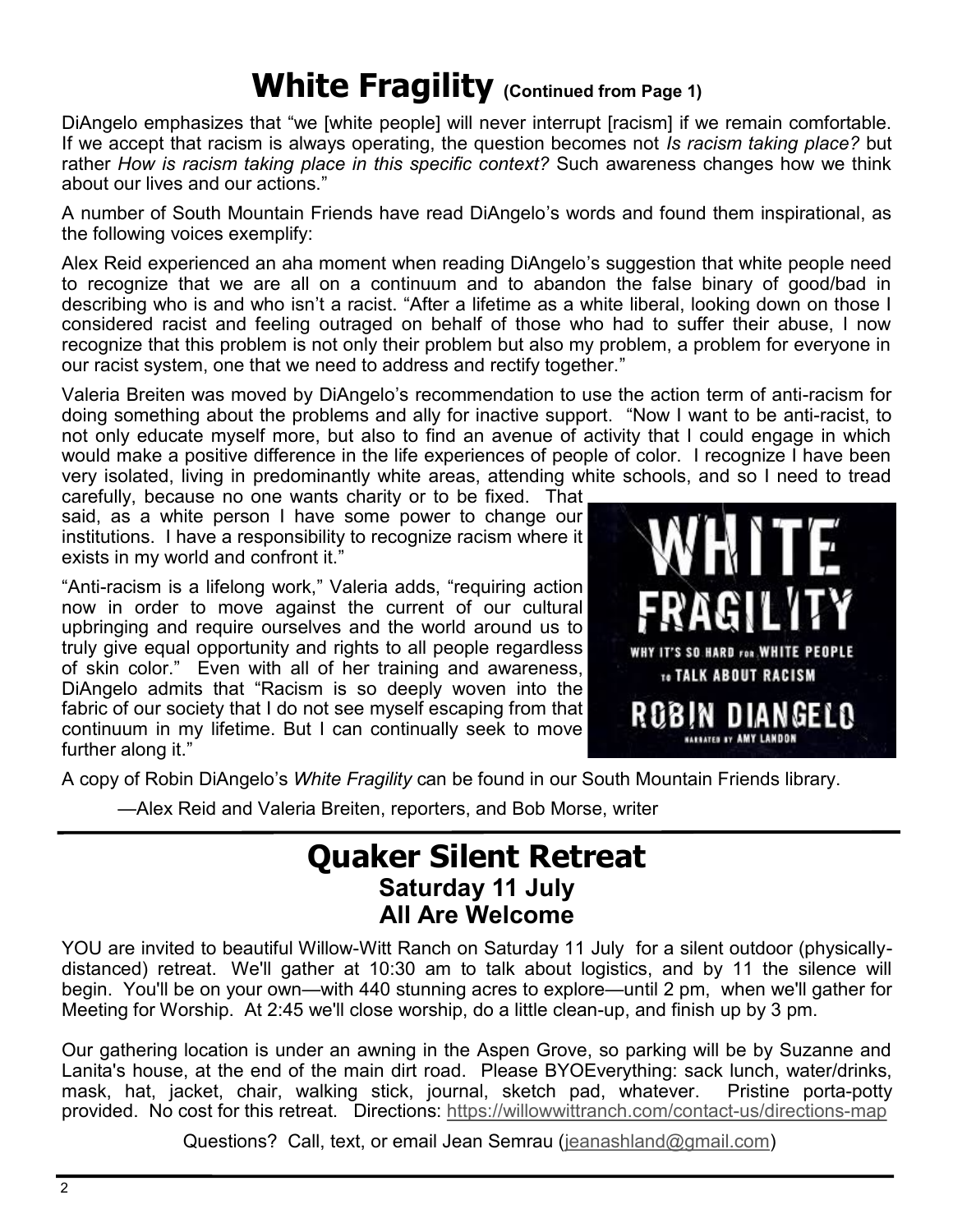### **America, This Is Your Chance: We Must Get It Right This Time or Risk Losing Our Democracy Forever**



Our democracy hangs in the balance. This is not an overstatement.

Trump's leadership has been disastrous. But it would be a mistake to place the blame on him alone. In part, we find ourselves here for the same reasons a civil war tore our nation apart more than 100 years ago: Too many citizens prefer to cling to brutal and unjust systems than to give up political power, the perceived benefits of white supremacy, and an exploitative economic system. If we do not learn the lessons of history and choose a radically different path forward, we may lose our last chance at creating a truly inclusive, egalitarian democracy.

The Russian novelist Fyodor Dostoyevsky famously said that "the degree of civilization in a society can be judged by entering its prisons." Today, the same can be said of our criminal injustice system, which is a mirror reflecting back to us who we really are, as opposed to what we tell ourselves.

Millions of us watched a black man in Minnesota lie on the ground for nearly nine minutes, begging for his life and calling out to his dead mother, while a white police officer pressed his knee into his neck, killing him, with his hand casually resting in his pocket—all in broad daylight in front of people screaming for the officer to stop.

Everyone knows that the police officers who killed George Floyd never would have been fired or arrested if a courageous black girl had not filmed the incident on her phone and posted it to social media. Deep down, we already knew this kind of thing happens to black people. All of us knew it when we watched Amy Cooper call the police on a black man who calmly asked her to put a leash on her dog. We knew it when we watched two white men in a pickup truck ambush Ahmaud Arbery and shoot him to death while he was jogging in a neighborhood outside Brunswick, Ga. And we knew it before George Zimmerman stalked and murdered a black teenager named Trayvon Martin.

We know these truths about black experiences, but we often pretend we don't. As Stanley Cohen wrote in *[States of Denial](https://www.wiley.com/en-us/States+of+Denial%3A+Knowing+about+Atrocities+and+Suffering-p-9780745623924)*, many people "know" and "not-know" the truth about oppression and suffering. He explains: "Denial may be neither a matter of telling the truth nor intentionally telling a lie. There seem to be states of mind, or even whole cultures, in which we know and don't know at the same time."

In 1963, images of racist white police officers spraying fire hoses and siccing police dogs on young black protesters in Birmingham shocked the world and propelled many white Americans to join civil rights activists in challenging racial segregation. A similar dynamic has occurred with the images of George Floyd's death. Our nation suddenly caught a glimpse of itself in the mirror, and people of all races poured into the streets to say "no more." Now the president seems to be itching for another civil war.

I will not pretend to have a road map that will lead us to higher ground. But for those who are serious about rising to the challenge, I will share a few of the key steps that I believe are necessary if we are to learn from our history and not merely repeat it.

**We must face our racial history and our racial present.** We cannot solve a problem we do not understand. Donald Trump would not be the president and George Floyd would not be dead if, after the Civil War, our nation had committed itself to reparations, reconciliation, and atonement for the land and people that colonizers stole, sold, and plundered. Instead, white people who enslaved blacks were granted reparations for the loss of their "property" while formerly enslaved blacks were given nothing—not even the 40 acres and a mule they were promised. Ever since, our nation has been trapped in a cycle of intermittent racial progress followed by [fierce backlash](https://www.nytimes.com/2016/03/03/opinion/donald-trump-and-reconstruction-era-politics.html) and the emergence of new and "improved" systems of racial and social control. These cycles have been punctuated by various movements, uprisings and riots, but one thing has remained constant: A majority of whites persistently deny the scale and severity of racial injustice that people of color endure.

It's not enough to learn the broad outlines of this history. Only by pausing long enough to study the cycles of oppression and resistance does it become clear that simply being a good person or not wishing black people any harm is not sufficient. Nor is voting for Democrats or diversifying police forces. In fact, those efforts have not made much of a dent in ending abusive policing or mass incarceration.

Read (see links to articles on page 4) and organize study groups or book clubs. Begin the process of racial reckoning in your city, neighborhood, school, workplace, and family. Demand that your school district adopt a racial justice curriculum. Join grass-roots organizers working for racial justice or donate to them. Insist that your social justice organization or faith community follow the lead of grass-roots groups like the Dream Defenders and commit to the political education of its members and the community they serve. Raise your voice and march with your feet.

Excerpted from a *New York Times* "Opinion" by Michelle Alexander (author of *The New Jim Crow*, a copy of which lives in our SMFM library)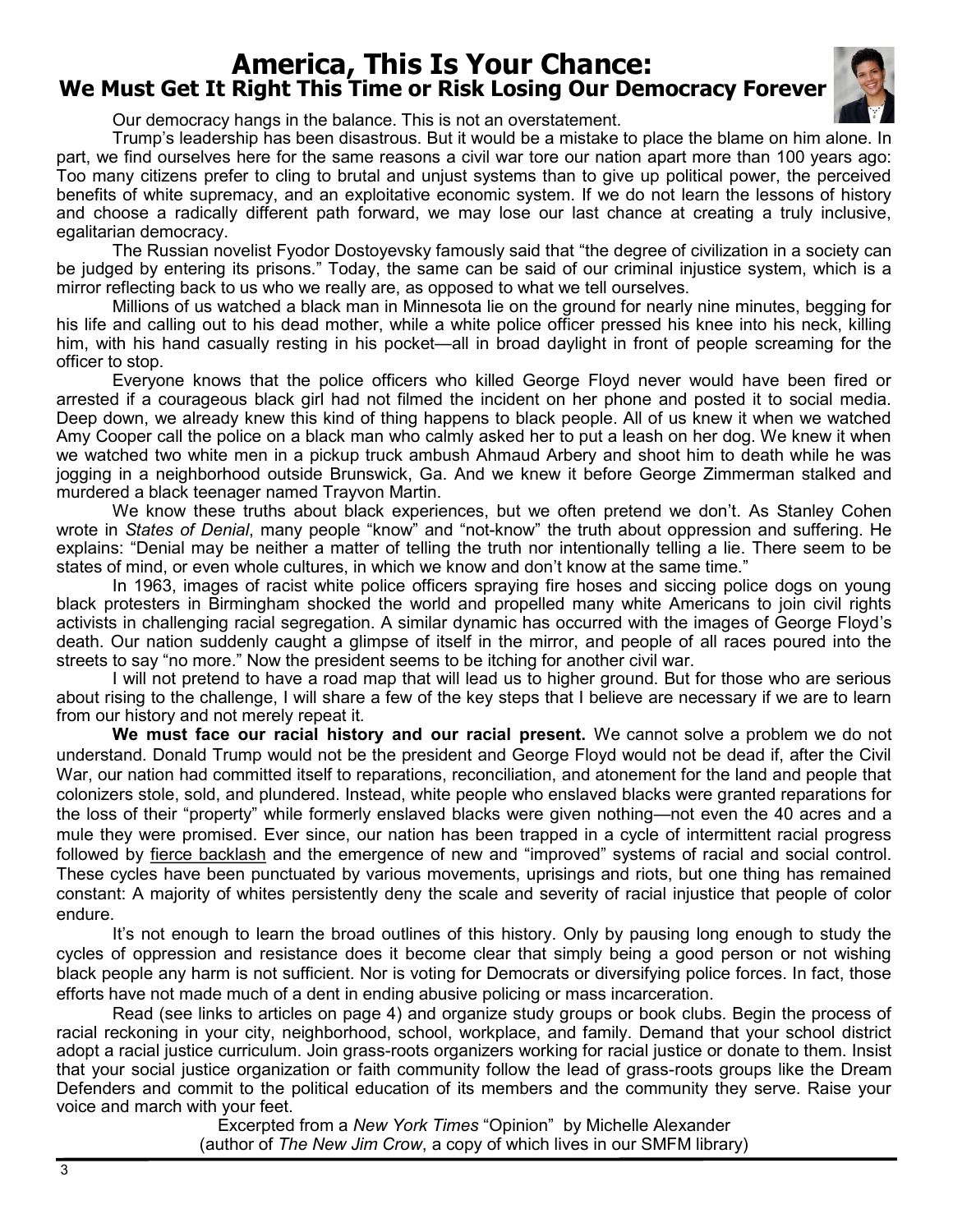## **Three Articles on Race and Racism**

### **[My White Friend Asked Me on Facebook to Explain White Privilege. I Decided to Be Honest](https://yesmagazine.cmail19.com/t/d-l-mhrtuuk-vdlyhukhl-p/) By Lori Lakin Hutcherson**

[https://www.yesmagazine.org/opinion/2017/09/08/my](https://www.yesmagazine.org/opinion/2017/09/08/my-white-friend-asked-me-on-facebook-to-explain-white-privilege-i-decided-to-be-honest/?utm_medium=email&utm_campaign=YTW_20200529&utm_content=YTW_20200529+CID_6120cd107123021c357c12f067485cf7&utm_source=CM)-white-friend-asked-me-on-facebook-to-explain-white-privilege-i-

decided-to-be-[honest/?](https://www.yesmagazine.org/opinion/2017/09/08/my-white-friend-asked-me-on-facebook-to-explain-white-privilege-i-decided-to-be-honest/?utm_medium=email&utm_campaign=YTW_20200529&utm_content=YTW_20200529+CID_6120cd107123021c357c12f067485cf7&utm_source=CM)

[utm\\_medium=email&utm\\_campaign=YTW\\_20200529&utm\\_content=YTW\\_20200529+CID\\_6120cd107123021c357c12f0](https://www.yesmagazine.org/opinion/2017/09/08/my-white-friend-asked-me-on-facebook-to-explain-white-privilege-i-decided-to-be-honest/?utm_medium=email&utm_campaign=YTW_20200529&utm_content=YTW_20200529+CID_6120cd107123021c357c12f067485cf7&utm_source=CM) [67485cf7&utm\\_source=CM](https://www.yesmagazine.org/opinion/2017/09/08/my-white-friend-asked-me-on-facebook-to-explain-white-privilege-i-decided-to-be-honest/?utm_medium=email&utm_campaign=YTW_20200529&utm_content=YTW_20200529+CID_6120cd107123021c357c12f067485cf7&utm_source=CM)

### **Reflections From a Token Black Friend: On Structural Racism, Implicit Bias, And What White People Do (And Don't) Say By Ramesh A Nagarajah**

[https://humanparts.medium.com/reflections](https://humanparts.medium.com/reflections-from-a-token-black-friend-2f1ea522d42d)-from-a-token-black-friend-2f1ea522d42d

### **White Debt: Reckoning What is Owed—and What Can Never Be Repaid—for Racial Privilege by Eula Bliss**

[https://www.nytimes.com/2015/12/06/magazine/white](https://www.nytimes.com/2015/12/06/magazine/white-debt.html)-debt.html

# **Advices & Queries on EQUALITY**

Every person has the capacity to experience the Inner Light.

**As Friends, we share a vision of a social order based on the testimony of equality—it embraces and seeks to transform all of human society. This vision, and the inner transformation that enables us to see it and live it, enhances our spiritual connectedness and can transcend our differences.**

We treat every person with respect and love, based on our belief in the fundamental equality of all of humankind.

We examine ourselves as individuals and in our Meeting communities to be sure that we are practicing the testimony of equality in reality and not just paying lip service to it.

We cherish those parts of the history of the Religious Society of Friends that show us opposing slavery and refusing to doff our hats to superiors. We also acknowledge that Friends are not perfect in treating all human beings with equal respect and that there is work yet to do, both among Friends and in the world, to achieve the vision of a social order based on the testimony of equality.

*Do we regularly examine ourselves for evidence of privilege and prejudice?*

*What are we, as individuals and as a Meeting community, doing to overcome the contemporary effects of past and present oppression?*

*How do we avoid being drawn into violent reactions against those who are destructive of human dignity? Do we reach out to the violator as well as the violated with courage and love?*

> *How do we make our Meeting open to all, regardless of ethnicity, gender, sexual orientation and identity, or class?*

*Is our Meeting place physically accessible and welcoming to all?*

## **Register Now for North Pacific Yearly Meeting's Annual Session Deepening the Roots in Troubled Times**

The bulk of the 2020 Yearly Meeting's Annual Session will be held **22 TO 26 JULY.** Although there won't be an in-person gathering, the **ONLINE** event will include much of what Friends love about Annual Session—Worship Sharing, Interest Groups (**starting Friday 10 July**), Plenaries, Music, Community Night, Children's Program, Quaker Fair, and more are all on the schedule. Uprooting Racism interest groups (and speaker) to take place **10 TO 24 JULY**. Cost is \$25 per adult, \$35 per family. Also, Friends can pay as led. Find out more and register at [as.npym.org/registration.](http://as.npym.org/registration)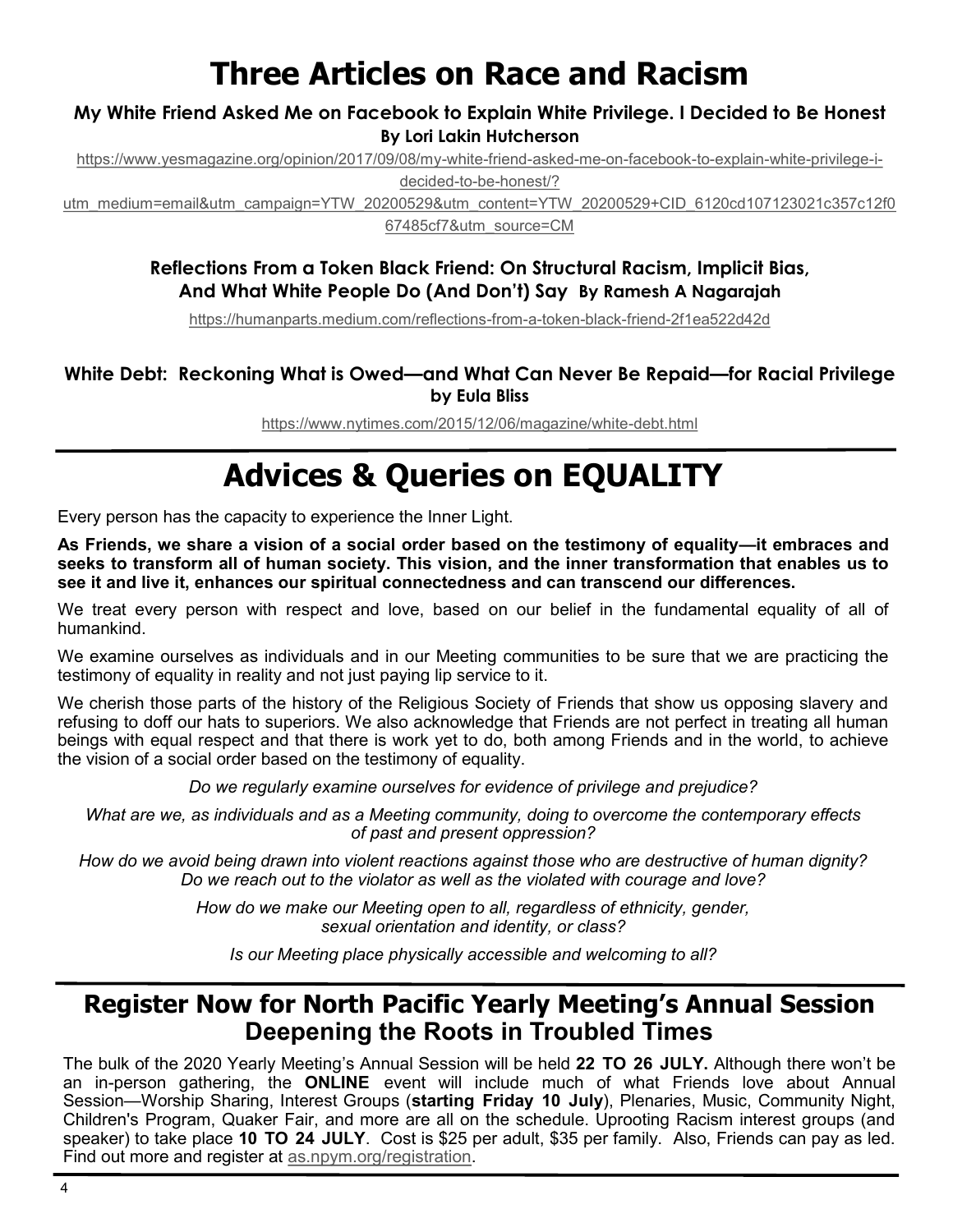# **Meeting for Business 21 June 2020**

Friends Present: Bill Ashworth, Melody Ashworth, Beth Aspedon, Ken Deveney, Anna Monders, Gizelle Luccio, Bob Morse, Lisa Nichols, Alex Reid, Herb Rothschild, Jean Semrau, Adam Thompson

**Centering from Faith & Practice** "Be not afraid" is a phrase that appears frequently in the Bible and still speaks to us today. When those in power use fear to manipulate and control, causing abuse, violence and oppression, it can be challenging for us to live and act in accord with Quaker values. Living in a time of fear can corrode our ability to listen and respond to the Spirit.

Living in the Spirit within a supportive, faithful fellowship gives us courage and guidance to let our lives speak, even when we are afraid, and helps us turn toward each other and toward the Light. When fear threatens our resolve, God's love comforts and strengthens us. When we trust our Inner Guide, we can walk through our fears and come out in love.

**Nominating Committee** continues to seek willing volunteers and will present a slate in late summer.

### **Peace & Social Concerns**

With the ballot measure for the jail defeated, alternatives to incarceration are being explored for those with mental health and/or chemical dependency issues. A measure to decriminalize simple possession Respectfully submitted, of banned drugs will appear on the November ballot.

#### **Treasurer**

May expenses exceed revenues, but it is projected that they will be equal by the end of the FY, 30 June.

#### **Ministry & Counsel**

Silent Retreat to take place 11 July at Willow-Witt. A new membership information form has been created and will be sent out; an online "Mutual Care and Final Wishes" form is in development; and a new brochure "A Quaker Path: Seeking Clearness for Becoming a Member" will be sent out for review before printing.

#### **Joint Committee**

Friends responded to Fire Marshall demands by cleaning the grounds 4 June. An electronic system will replace our current key lock box at the Meeting House. Revenues for space rental are down. Consequently, half of the Joint Committee's contingency fund has been expended.

#### **2020.6.1 Friends are prepared to contribute to the Joint Committee at a time of need in the amount of up to \$1250.**

**Other Considerations** Friends discussed possibly resuming in-person Meeting House Meetings in the fall but will continue to meet outside for the present.

Lisa Nichols, Clerk, and Alex Reid, Recording Clerk

## **Not everything that is faced can be changed, but nothing can be changed until it is faced.**

—James Baldwin, author and civil rights activist

### **Radical Acting in Faith for White People: An Online Course for Deepening Racial Justice Work Class Participation Open to All**

Engage in deep, embodied learning and practice with other white people of faith working to end white supremacy. We will build the skills to show up fully, follow Black Indigenous People of Color (BIPOC), speak effectively, and engage in direct action. This four-part e-course requires participants to do work between core sessions including recommended small group gatherings and commit to action that results in tangible, positive outcomes for BIPOC people in our communities and systemic change.

—Lucy Duncan, Lisa Graustein, and Mila Hamilton of the **American Friends Service Committee To Register:** [https://www.afsc.org/action/online](https://www.afsc.org/action/online-e-course-radical-acting-faith-white-people)-e-course-radical-acting-faith-white-people **The Dates:**

25 June - core session - 5 to 6:30 pm PDT

2 July - recommended but optional small group work - 5 to 6 pm PDT

9 July - core session - 5 to 6:30 pm PDT

16 July - recommended but optional small group work - 5 to 6 pm PDT

23 July - core session - 5 to 6:30 pm PDT

6 August - recommended but optional small group work - 5 to 6 pm PDT

13 August - core session - 5 to 6:30 pm PDT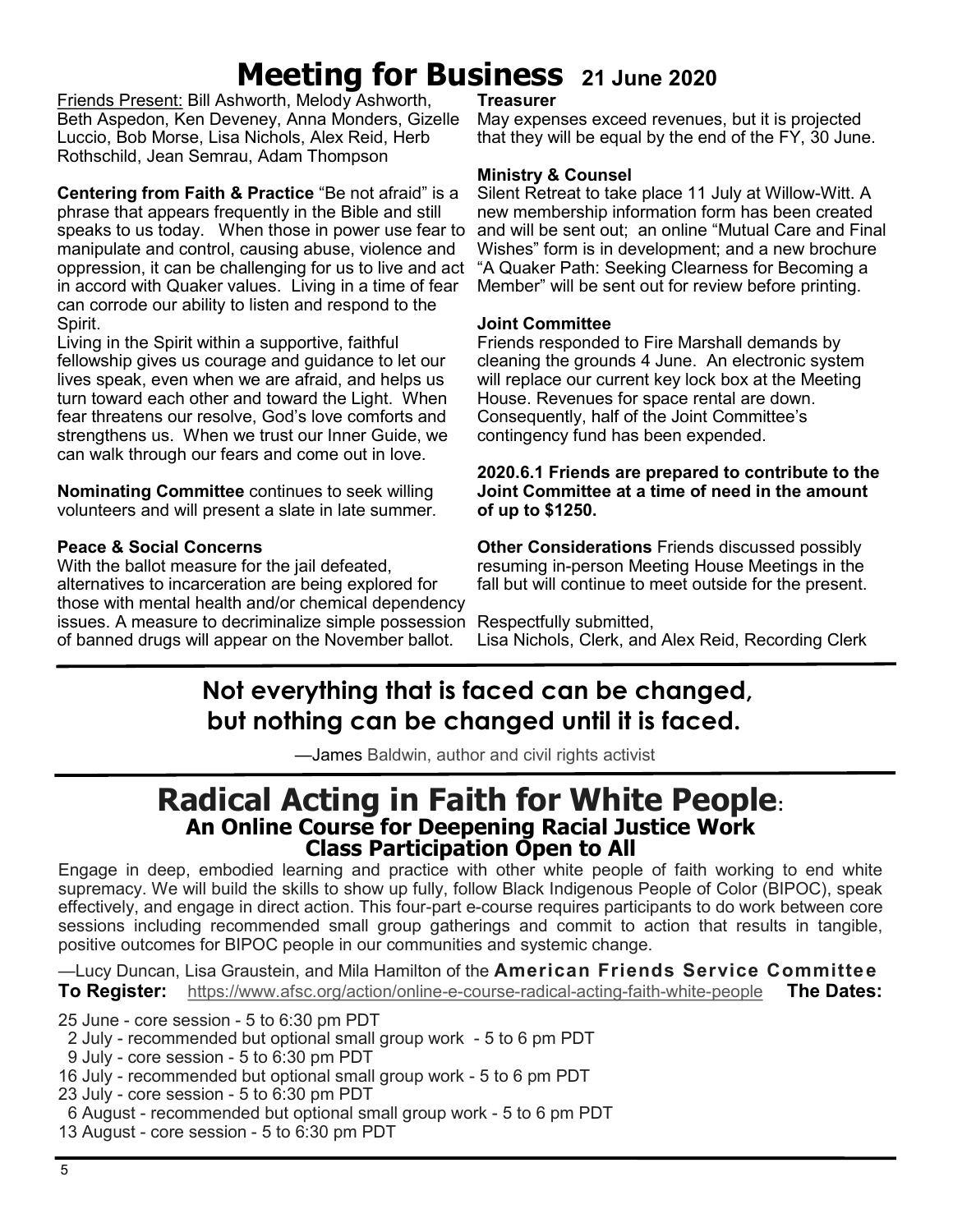## **A Move to Eliminate Qualified Immunity**

A bill recently drafted by US Senators Booker and Harris has a section called "Qualified Immunity Reform." It would *eliminate* a doctrine that the US Supreme Court simply invented. In 1871, Congress enacted the civil rights statute (section 1983 of Title 42 of the U.S. Code) which allowed people to sue government officials who violated their federal constitutional rights. Attorneys usually refer to such a lawsuit as "a 1983 action). Section 1983 was part of something called the Ku Klux Klan Acts. It made it possible to sue local police for civil rights violations.

When it enacted Section 1983, Congress said absolutely nothing about "qualified immunity." Nevertheless, somewhere around the mid-1970s, the Supreme Court suddenly ruled that Congress must have meant to provide for qualified immunity when it enacted this statute. So, the Supreme Court simply decided that qualified immunity exists, and, ever since, we've been stuck with it.

Qualified immunity protects police and other governmental officials from civil liability (from money judgments), even though the officer violated someone's federal constitutional rights, so long as the officer's "mistake" in violating the constitution was a "reasonable" mistake. So, for example, if it weren't "really clear"—even to the dumbest officer—that, for example, using a chokehold for eight minutes to subdue a suspected counterfeitbill passer was a Fourth Amendment violation, then the officer cannot be held civilly liable as under these circumstances; he is "immune" from liability.

Thanks to this doctrine, suits against officers who've killed people routinely get dismissed because it wasn't "clearly established" by court decisions that what the officer did was "unconstitutional." At the moment, I am appealing from the dismissal of a civil suit against a Tacoma officer who shot and killed a woman about 4 years ago. Not only do I have to persuade the Court of Appeals that what the District Court judge did was unconstitutional (because the officer used excessive force and the use of excessive force violates the Fourth Amendment), but I also have to persuade the Court that it was "clearly unconstitutional" to even the dumbest officer because courts had already ruled that it was unconstitutional in prior cases.

Moreover, to defeat qualified immunity, plaintiffs (like the mother of the woman whom police killed in my case) have to show that the prior cases that established that such conduct was unconstitutional were really similar to the case at hand. For example, it is not enough to say that a prior case held that a chokehold applied to a person who was stopped for speeding was unconstitutional; there has to have been a case where the chokehold was applied to someone stopped for passing a counterfeit bill and the court held that was excessive.

Obviously, it would be wonderful if this bill were to soon pass through both houses of Congress and gets signed into law. However, even if our efforts only result in a failed Congressional vote, Senators and Congressional representatives who vote against the bill may be vulnerable in November. Their "no" votes can enhance the campaign of their challengers in the upcoming election. **Please, tell your representatives and everyone else to support the Justice in Policing Act of 2020**.

—Jim Lobsenz

## **US Exporting COVID-19**

With COVID-19 spreading like wildfire through packed detention centers, the US government is not only endangering the lives of detained migrants but also exporting COVID-19 to Latin America and the Caribbean through deportations. Instead of heeding the collective call to [#FreeThemAll,](http://org.salsalabs.com/dia/track.jsp?v=2&c=1XTBvDcXg5WXUJ%2B9Vbtl%2FL21j2LOUdwl) the US government has repeatedly deported people with active cases of COVID-19 to their home countries, causing further spread of the pandemic. Latin American countries, several of which have long closed their borders and stopped accepting commercial flights in order to protect their populations from COVID-19, are forced to accept flights of deportees from the US, a number of whom have COVID-19. Guatemala alone has reported 119 people infected with COVID-19 on deportation flights from the US.

—School of the Americas Watch (submitted by Jean Semrau)

## **Quaker Center Impacted by COVID-19**

Please hold the Ben Lomond Quaker Center in prayer and Light. Its future is greatly uncertain. Four programs are currently postponed, and ten rental groups have canceled. As of 1 May 2020, the Quaker Center had already lost \$42,000 in anticipated revenue.

To make a donation: [http://www.quakercenter.org/gifts](http://www.quakercenter.org/gifts-and-donations/)-and-donations/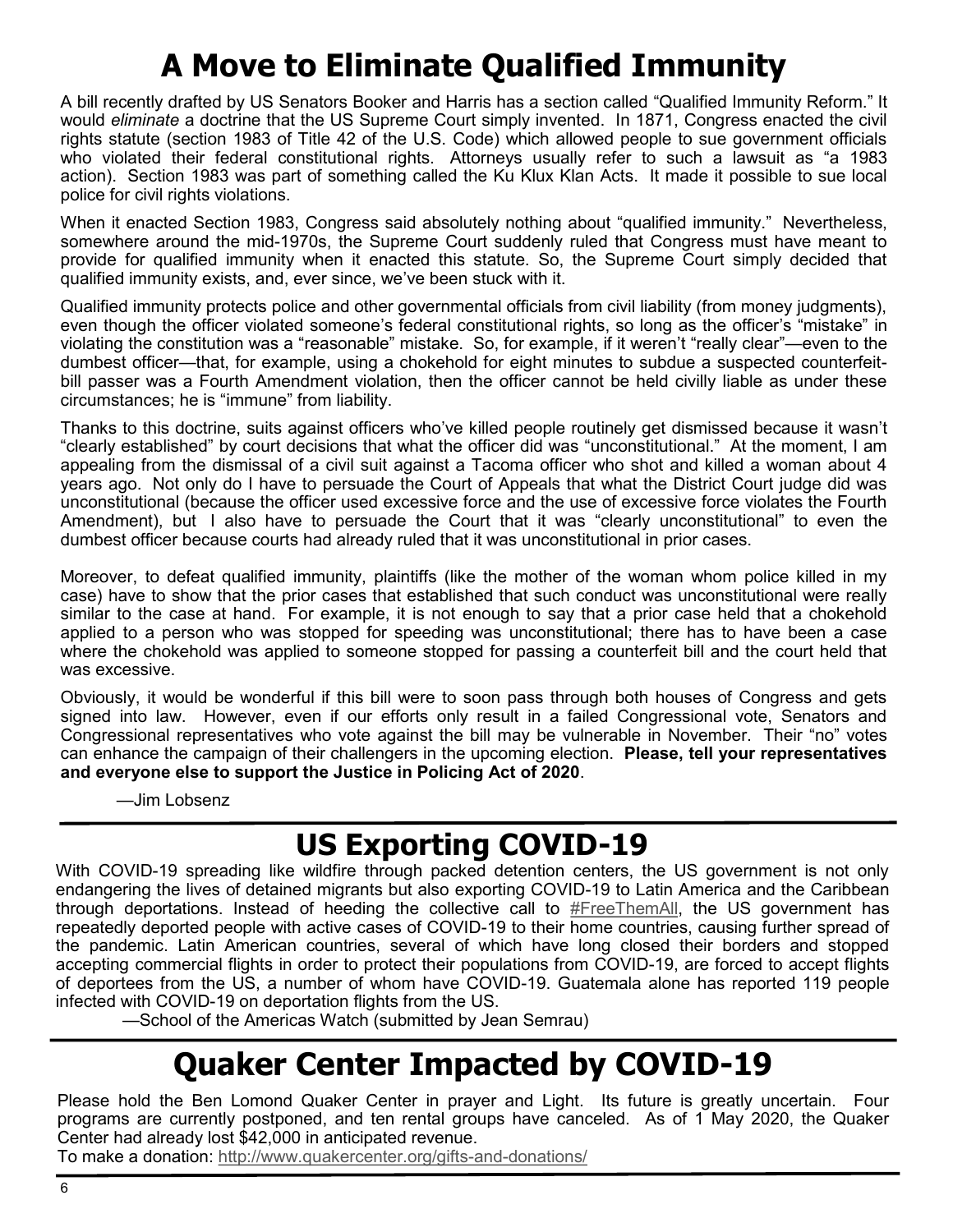### **Dear Mister Floyd**

in pandemic times we learn that breath is everything look what we risk to keep it flowing in and out of lungs to feel it cool the nostrils to feel the breastbone rise to trust how it finds its way and feeds the blood

in pandemic times we see how the world goes to work for a simple breath giving up livelihoods, bringing children home from schools to protect this elementary act see the nurses in shields like warriors, see mask-makers at their sewing machines intent over scraps of fabric, see factories retool to make machines that push air through our windpipes so we can sing the song of life, see distilleries turn spirits into sanitizer to make our hands clean, but our hands

are not clean, Mister Floyd because of the other virus the contaminant which is our pre-existing condition and causes us to step away from each other for centuries

now your town is on fire and you lie still on the pavement see how our tears fall on our masks see how our masks fall from our faces see the fabric unravel, Mister Floyd rise please rise like this smoke do not refuse to haunt us or how will we remember what we learn and forget

**To Change The World Enough**

To change the world enough you must cease to be afraid of the poor. We experience your fear as the least pardonable of humiliations; in the past it has sent us scurrying off daunted and ashamed into the shadows. Now, the world ending the only one all of us have known we seek the same fresh light you do: the same high place and ample table. The poor always believe there is room enough for all of us; the very rich never seem to have heard of this. In us there is wisdom of how to share loaves and fishes however few; we do this every day. Learn from us, we ask you. We enter now the dreaded location of Earth's reckoning; no longer far off or hidden in books that claim to disclose revelations; it is here. We must walk together without fear. There is no path without us

—Alice Walker

breath is not cheap

—Kate Tucker, Retired Unitarian Universalist Minister and Jean Semrau's long-time friend

**"No one is born hating another person because of the color of his skin, or his background, or his religion. People must learn to hate, and if they can learn to hate, they can be taught to love, for love comes more naturally to the human heart than its opposite."**  *—* **Nelson Mandela***, [Long Walk to Freedom](https://www.goodreads.com/work/quotes/2501119)*